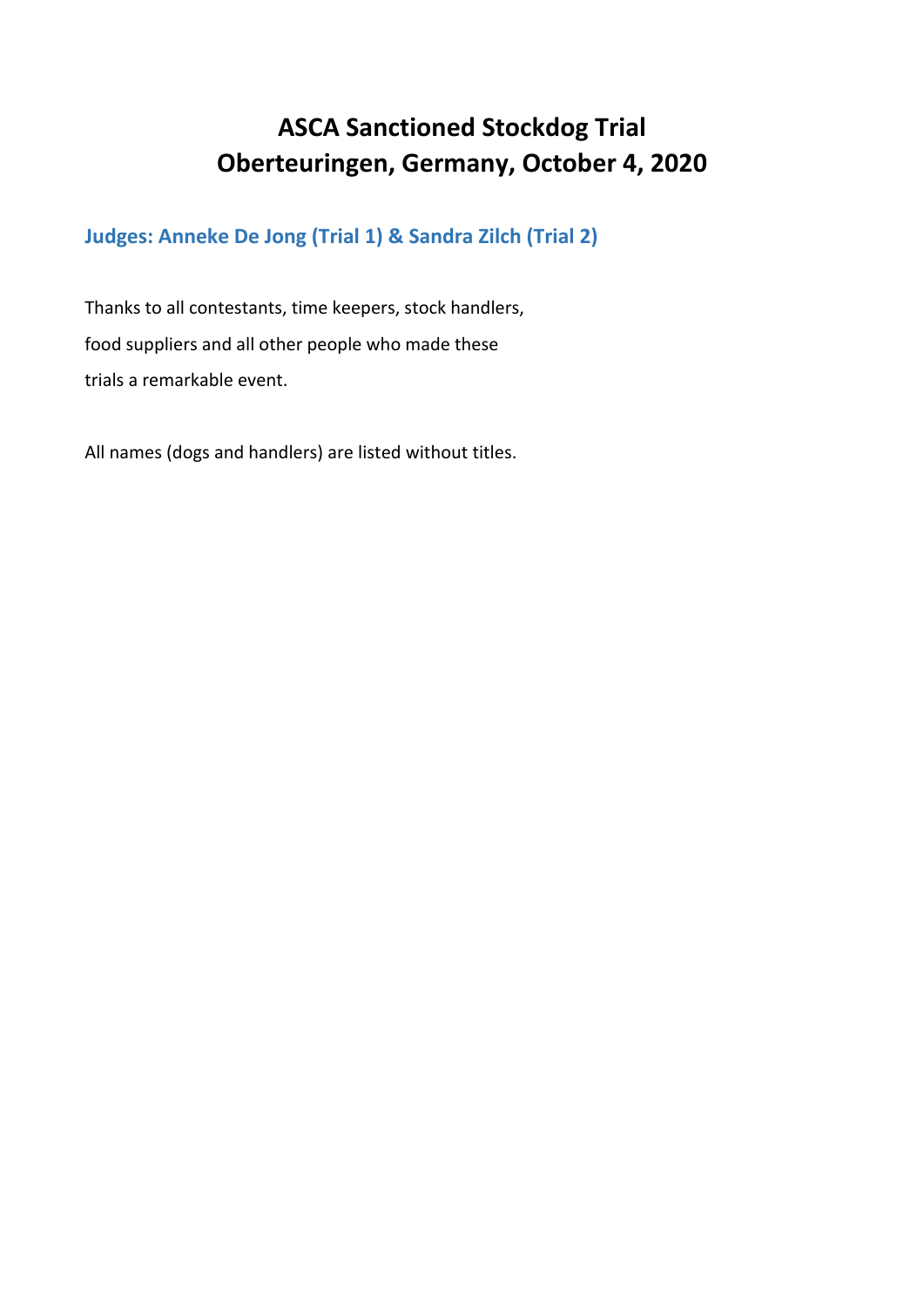# **Ranking - Sheep**

| <b>Place</b>    | Score      | Dog                                   | <b>Handler</b>         |  |  |
|-----------------|------------|---------------------------------------|------------------------|--|--|
| <b>Started</b>  |            |                                       |                        |  |  |
| $\mathbf{1}$    | 87         | Jody (S Bar L Want A Smokin Colt)     | Sarah Schmiedl         |  |  |
| $\overline{2}$  | 85         | Lotta (My Pretty Dog Keep on Dancing) | Jana Rottmar           |  |  |
| 3               | 85         | Nap (W Lazy J S Bar L Napoleon)       | Sandra Zilch           |  |  |
| 4               | 79         | Fuse (Giglio's Fuse)                  | Davide Giglio          |  |  |
| 5               | 77         | <b>Boots (MP Fancy Boots)</b>         | Sarah Schmiedl         |  |  |
| 6               | 71         | Mounty (Vereine Black Mounty)         | Karin Mittelberger     |  |  |
| 7               | 65         | Charlize (Wildsong's Rusty Red Spur)  | Silvia Heitmann        |  |  |
| 8               | <b>DNS</b> | PJ (S Bar L Flowers of Florence)      | Beate von Goscinski    |  |  |
| <b>Open</b>     |            |                                       |                        |  |  |
| $\mathbf{1}$    | 94         | Bingo (Bingo Pfeiffer)                | Vera Pfeiffer          |  |  |
| $\overline{2}$  | <b>DNS</b> | Birdy (Wildsongs Next Trip To Paris)  | Silvia Heitmann        |  |  |
| <b>Advanced</b> |            |                                       |                        |  |  |
| $\mathbf{1}$    | 120        | Suzie (S Bar L American Spirit)       | Nicole Knor            |  |  |
| $\overline{2}$  | 107        | Cam (Irn Bru Cameron)                 | Raphaelle Hischier     |  |  |
| 3               | 106        | Rob (Doc Piepers Irn Bru Roble)       | Raphaelle Hischier     |  |  |
| 4               | 104        | Koda (S Bar L Kodiak)                 | Sandra Zilch           |  |  |
| 5               | 36         | Aroona (Siselie's Aroona)             | <b>Matthias Bickel</b> |  |  |

# **High In Trial**

| <b>Award</b>          | $\log$                            | <b>Handler</b> |
|-----------------------|-----------------------------------|----------------|
| <b>HIT Started</b>    | Jody (S Bar L Want A Smokin Colt) | Sarah Schmiedl |
| HIT Open              | No qualifing result               |                |
| <b>HIT Advanced</b>   | Suzie (S Bar L American Spirit)   | Nicole Knor    |
| <b>HIT OB Started</b> | No qualifing result               |                |
| HIT OB Open/Adv       | Bingo (Bingo Pfeiffer)            | Vera Pfeiffer  |